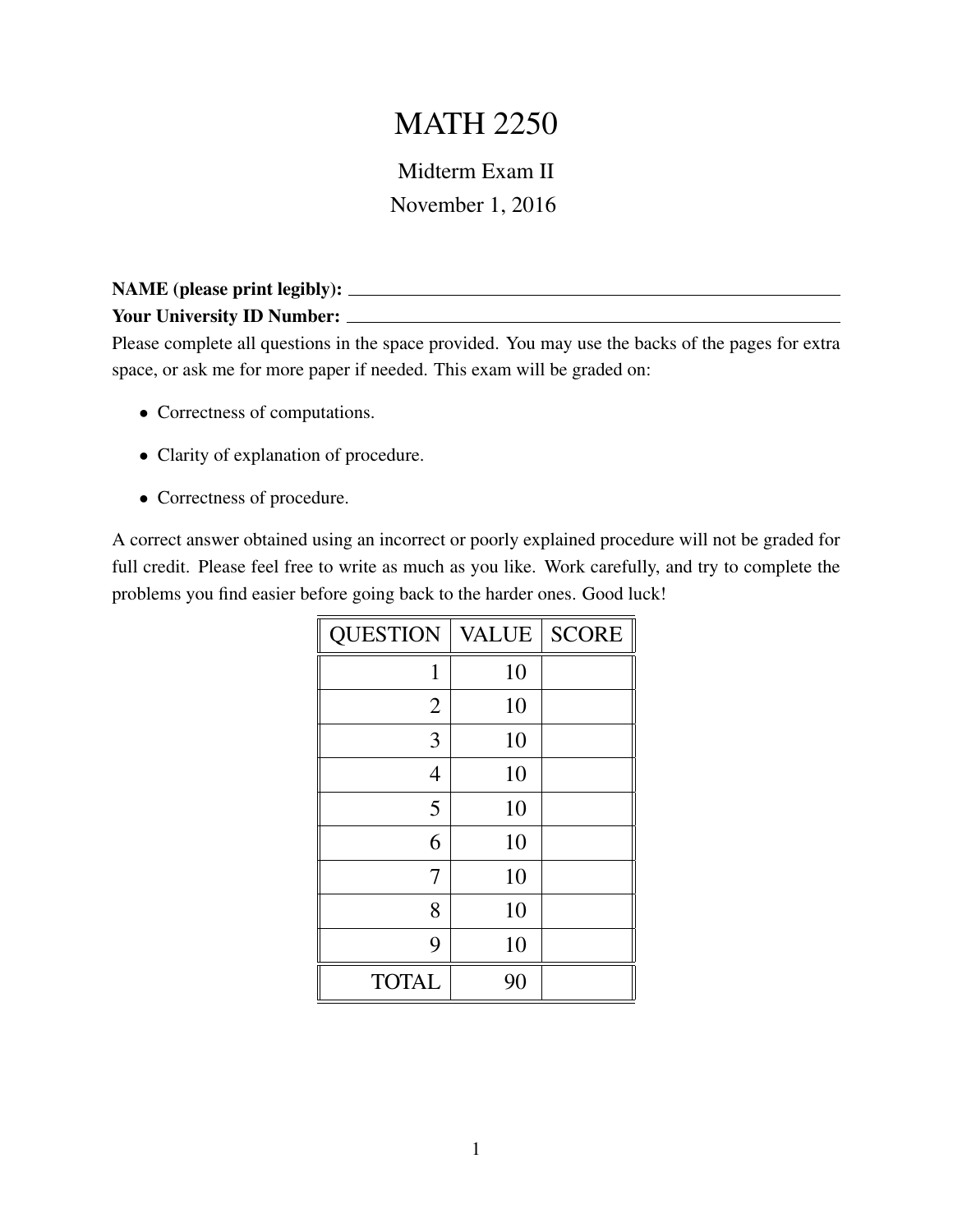### **1. (10 points)** The **derivative** of  $f(x)$  is given by

$$
f'(x) = 6x(x+1)(x-2).
$$

Find all the critical points of  $f(x)$  and classify them as local mins, local maxes, or neither.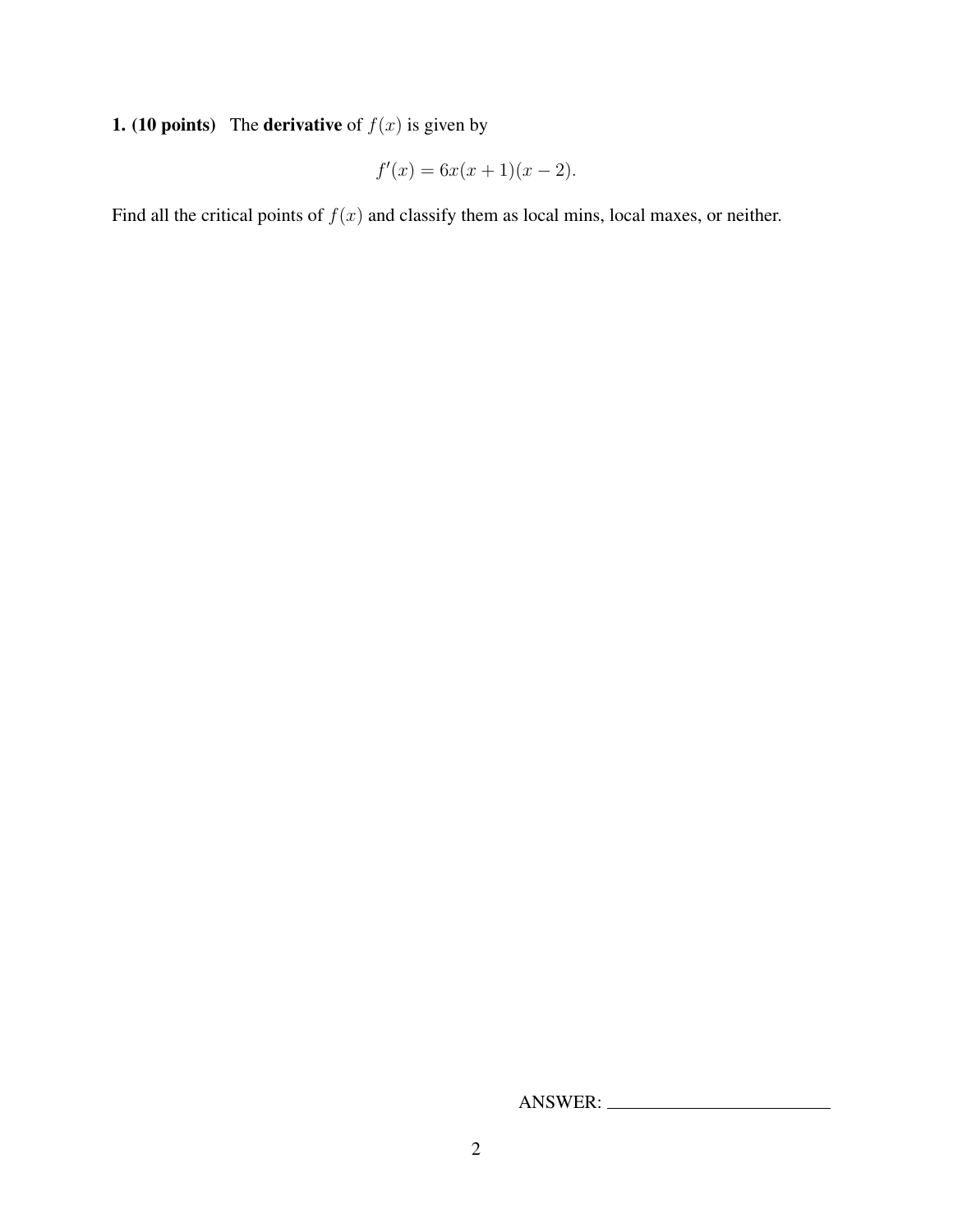**2.** (10 points) Prove that  $g(t) = \sin^2 t - 3t$  is always a decreasing function of t. How many solutions are there to the equation  $g(t) = 5$ ? Why?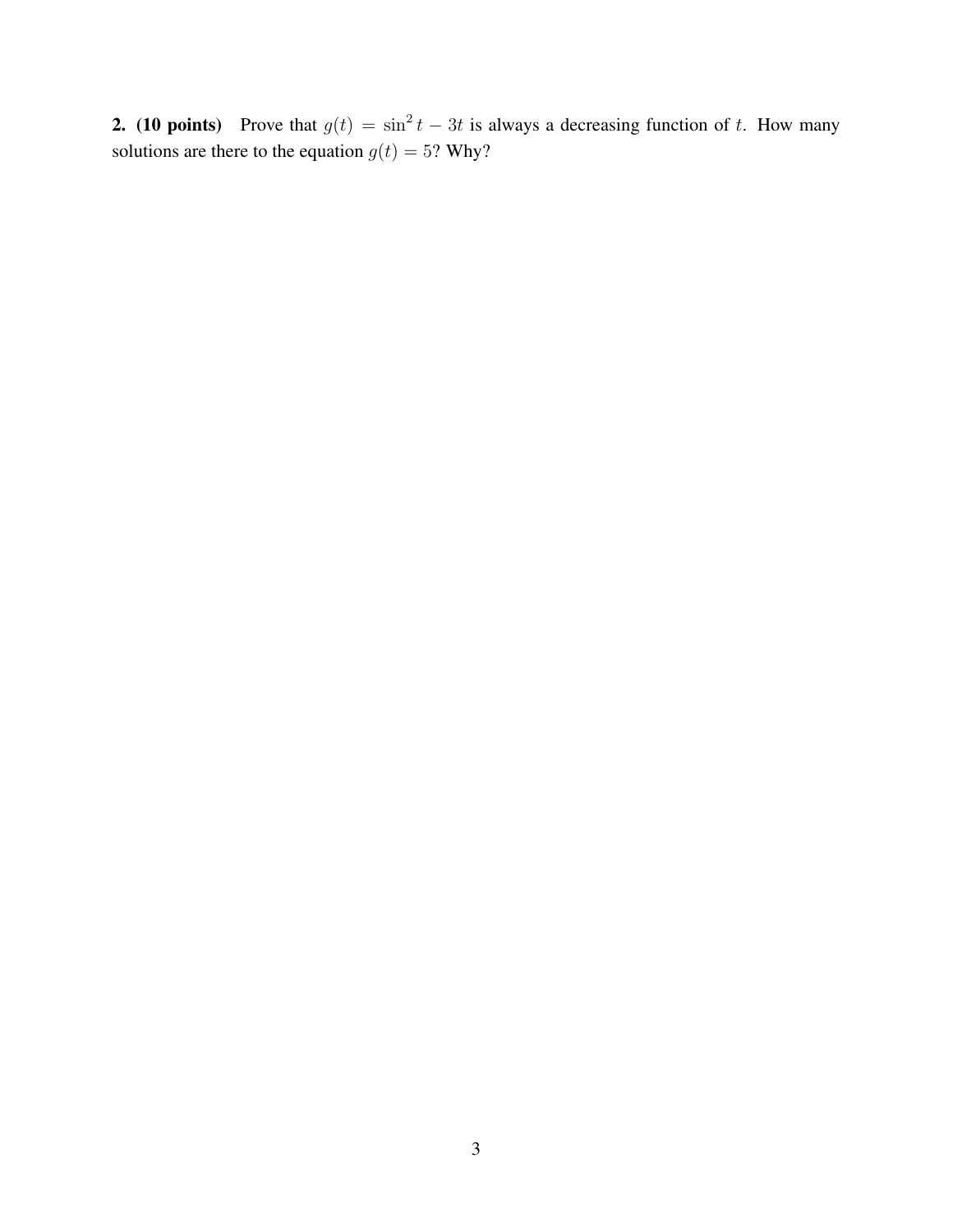#### 3. (10 points) Use L'Hospital's rule to find a formula for the limit

$$
\lim_{x \to 0} \frac{\sin mx}{\sin nx}
$$

in terms of m and n. Check the answer by computing some values of  $\frac{\sin 5x}{\sin 3x}$  for x close to zero with your calculator. Are they close to the values your formula predicts with  $m = 5$  and  $n = 3$ ?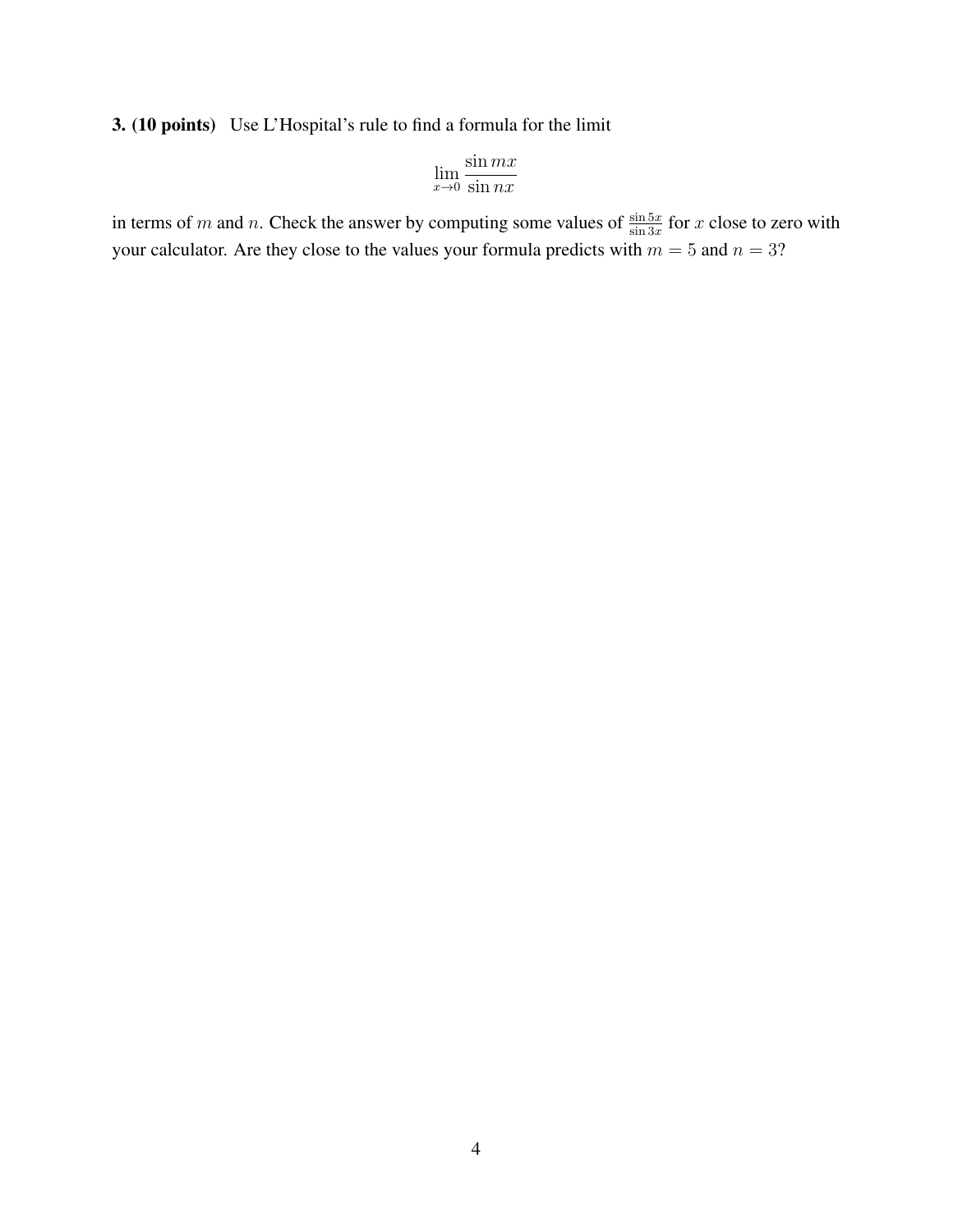4. (10 points) Find the derivative of the function

$$
f(x) = \frac{x}{x+1}
$$

and the derivative of the function

$$
g(x) = \frac{-1}{x+1}
$$

What does this tell you about the two functions? Why?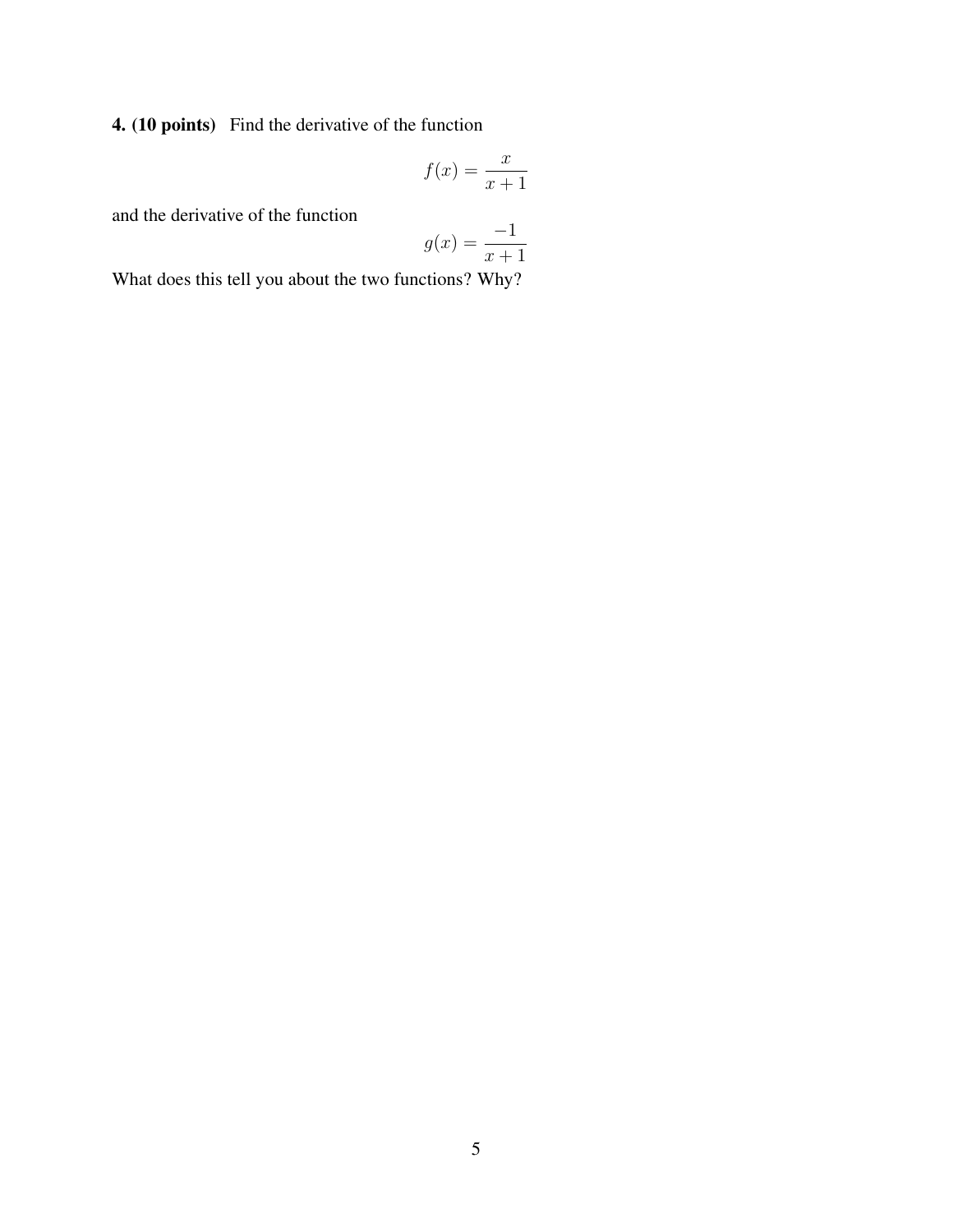**5.** (10 points) Suppose that the / (division) button on your calculator is broken, but +,  $-$ , and  $\times$ still work, and somebody asks you to compute 1/7. You can still find the solution using Newton's method!

Use Newton's method to approximate 1/7 by solving the equation  $f(x) = 1/x - 7 = 0$ .

Write down the iteration formula, and carry out the procedure with initial guess  $x = 0.1$  until you have at least 8 correct digits in your answer. (You can, of course, check the answer using the / button on your actual calculator to figure out when your 8 digits are correct.)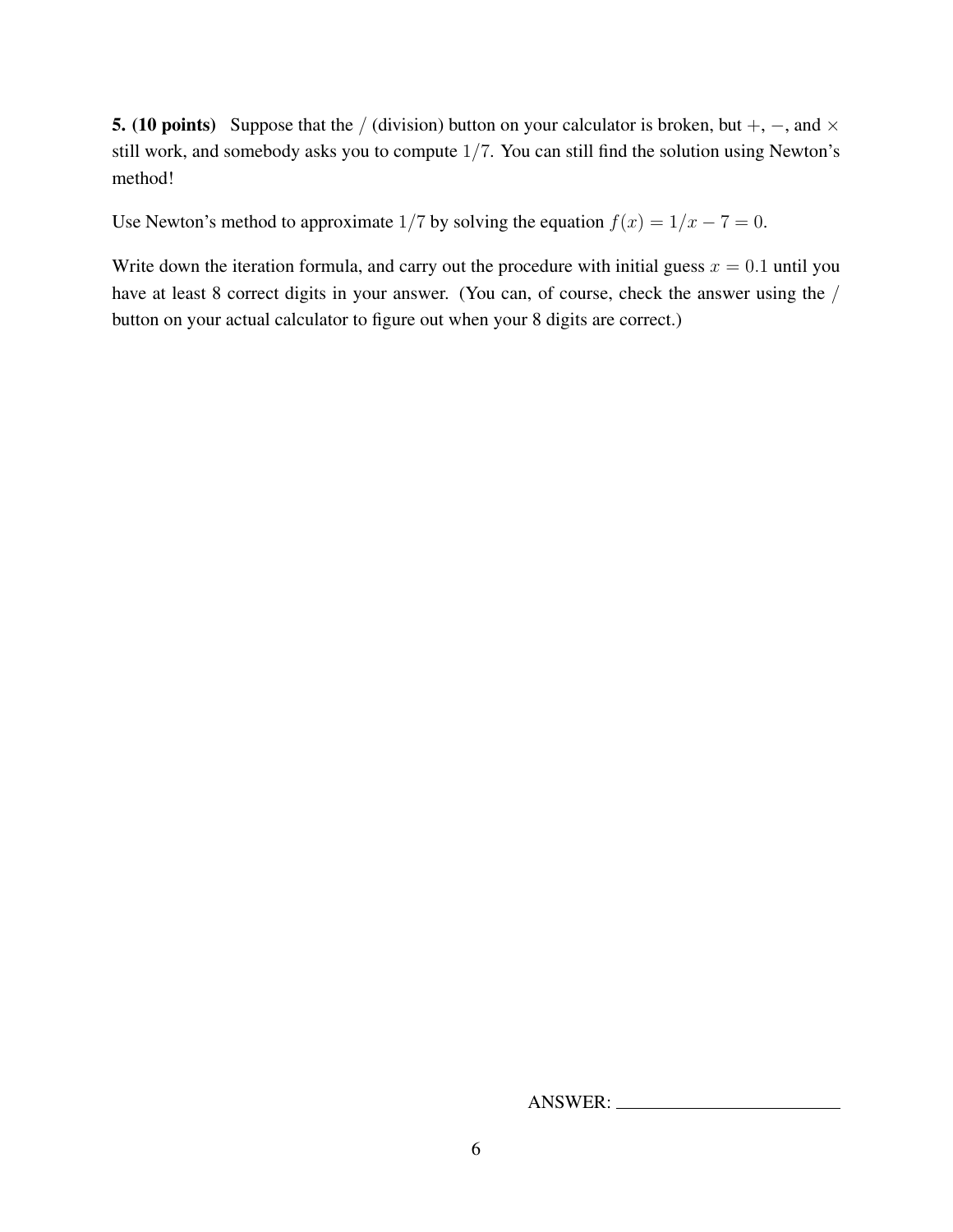Now write down the formula for using Newton's method to approximate  $1/a$ . Verify that no division is involved.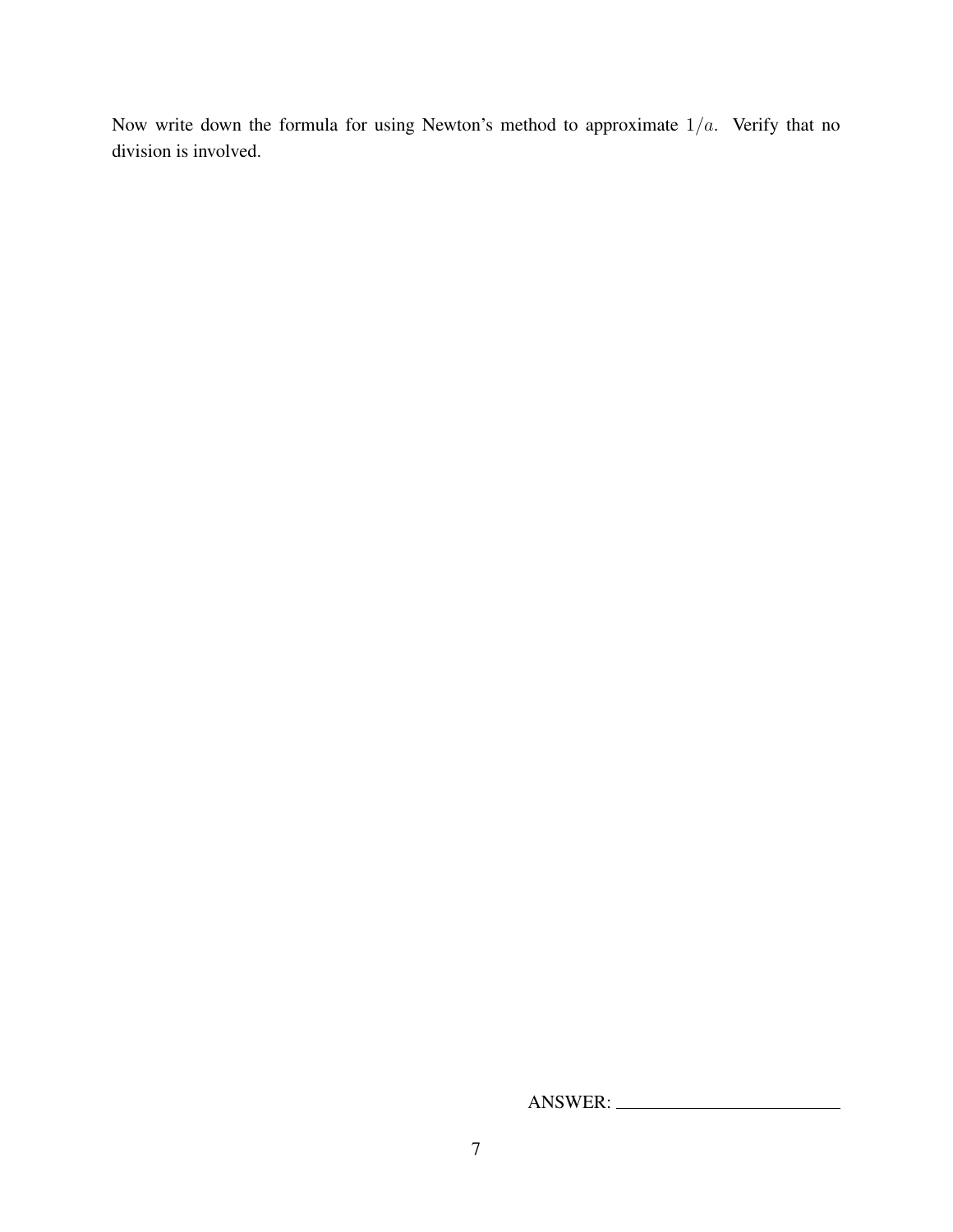6. (10 points) The building code requires that the sum of the height and width of a rectangular window be no more than 20 ft. Suppose we are trying to maximize the sum of the width of the window and the square root of the height of the window. What dimensions should we choose?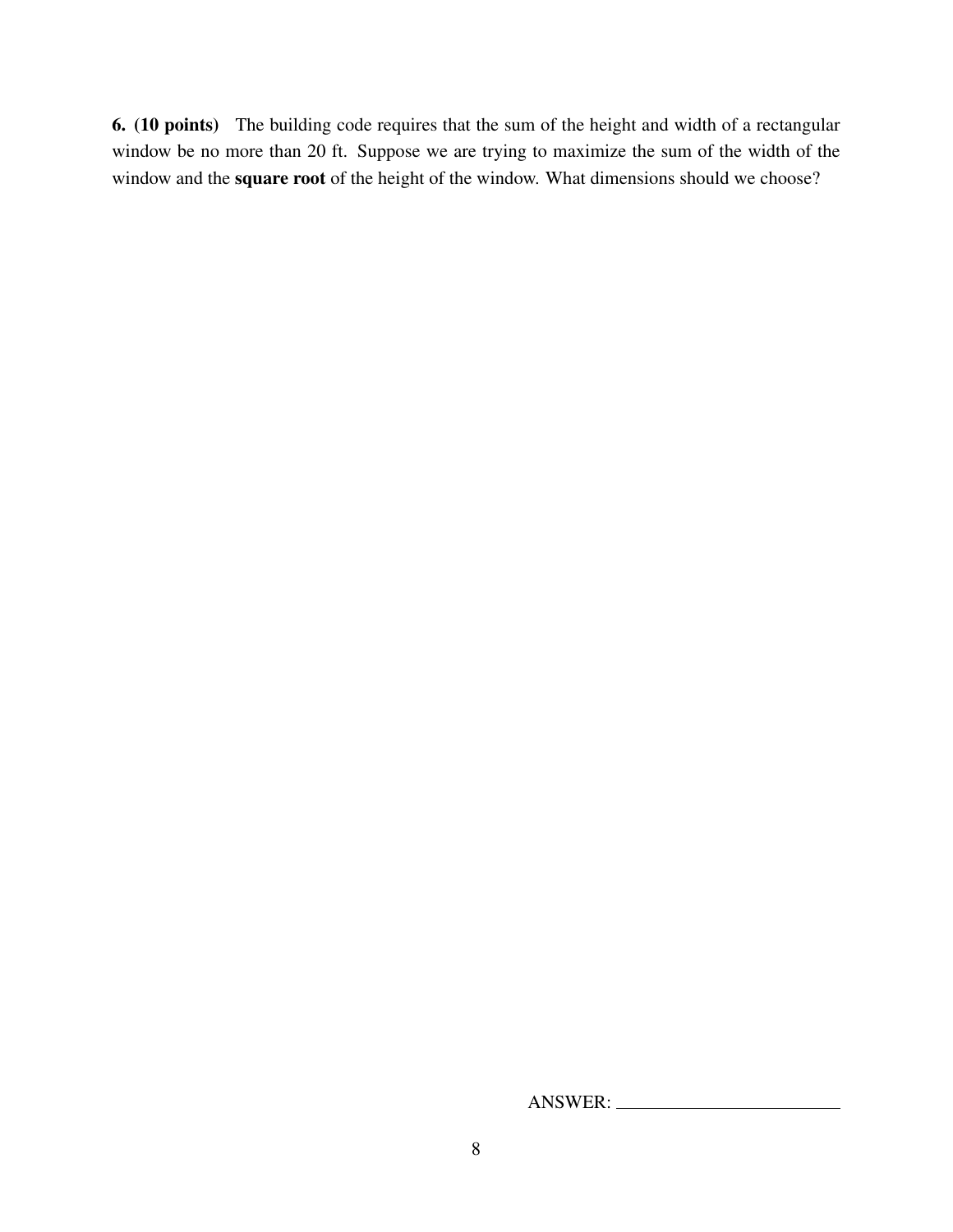7. (10 points) Find the indefinite integral

$$
\int \sec \frac{x}{3} \tan \frac{x}{3} \, dx
$$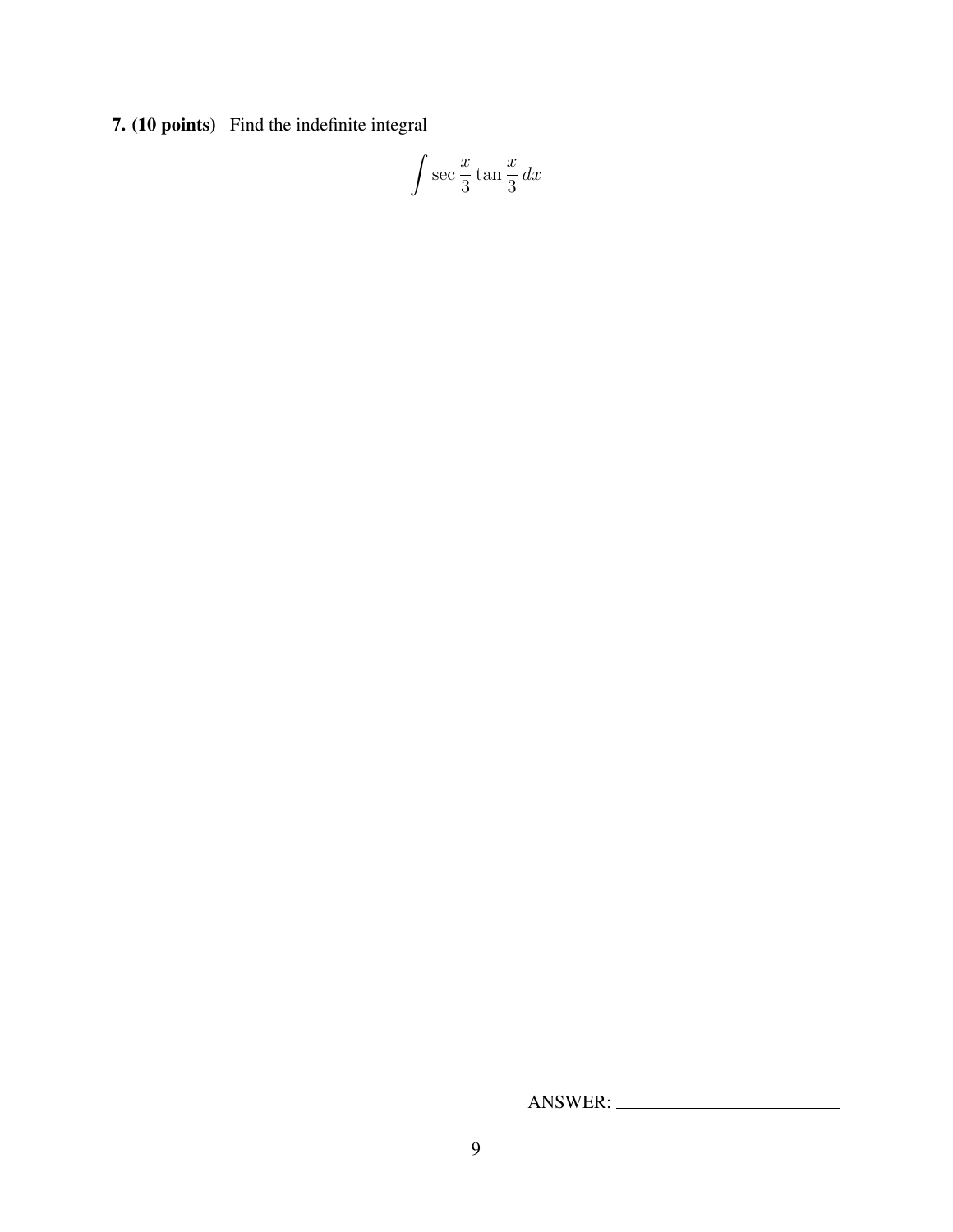## **8. (10 points)** Find a function  $f(x)$  with

$$
f'(x) = \frac{1}{1+x^2},
$$

at  $f(0) = 4$ .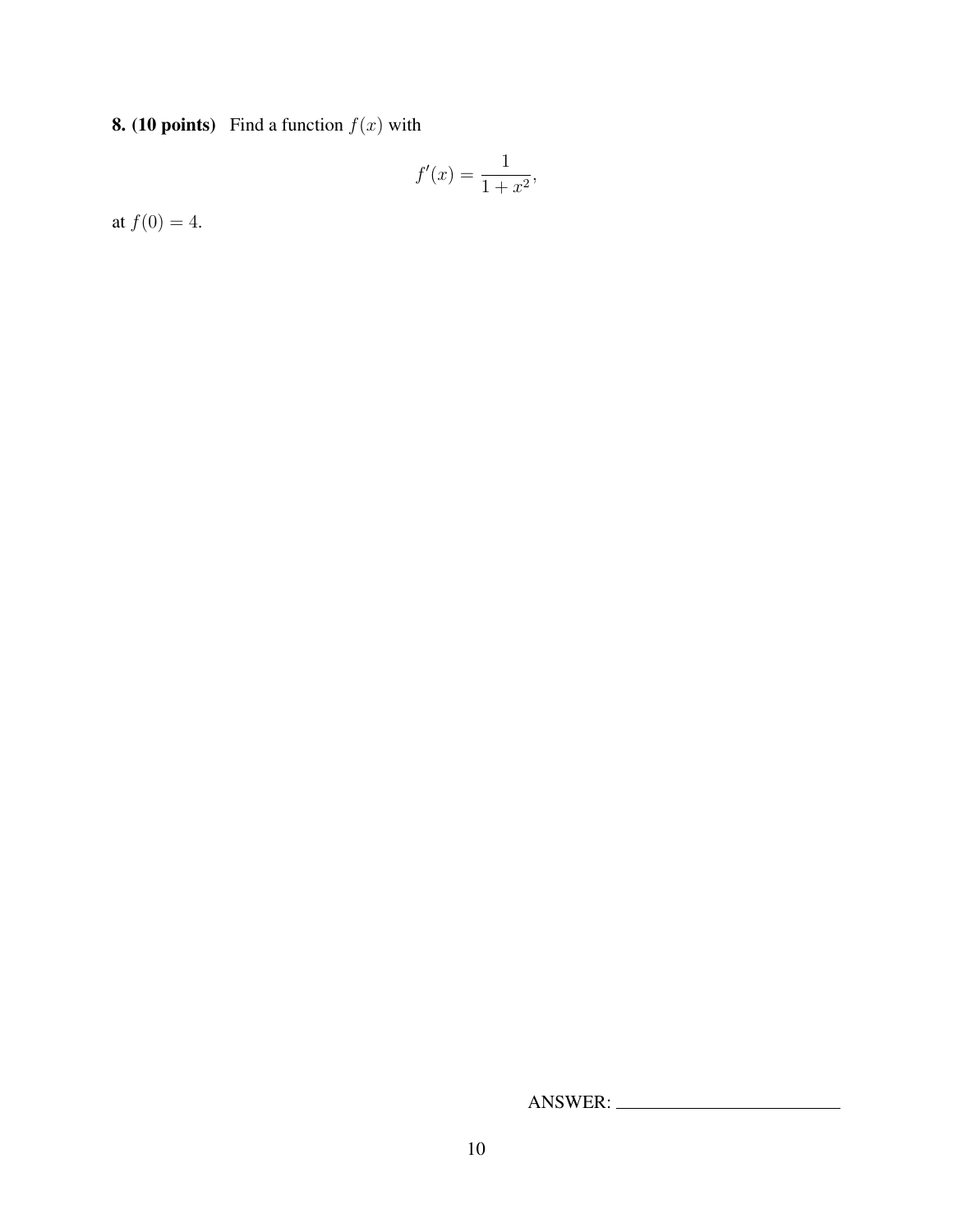9. (10 points) Given  $f(x) = ax^2 + 2bx + c$ , prove that the minimum value of  $f(x)$  is  $\geq 0$  if and only if  $b^2 - ac < 0$ . Use calculus.